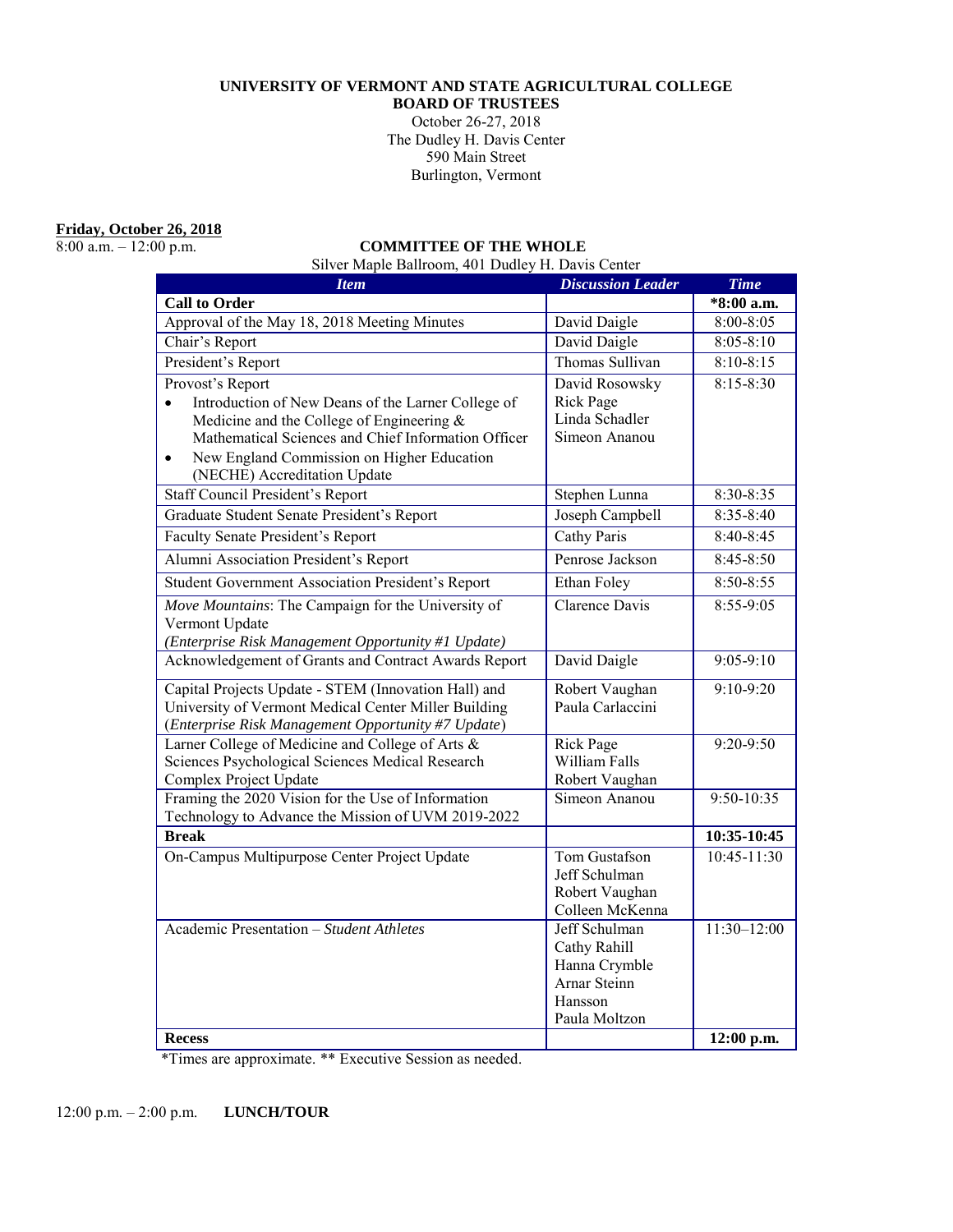| <b>Item</b>                                                                                 | <b>Discussion Leader</b> | <b>Time</b>   |
|---------------------------------------------------------------------------------------------|--------------------------|---------------|
| <b>Call to Order</b>                                                                        |                          | *2:00 p.m.    |
| Approval of May 18, 2018 Meeting Minutes                                                    | Donna Sweaney            | $2:00-2:05$   |
| Q&A Routine and Annual Reports                                                              |                          | $2:05 - 2:20$ |
| Provost's Report<br>$\bullet$                                                               | David Rosowsky           |               |
| Annual UVM Foundation Report<br>$\bullet$                                                   | Clarence Davis           |               |
| <b>Annual Enrollment Report</b><br>$\bullet$                                                | <b>Stacey Kostell</b>    |               |
| Annual Career Success Action Plan Progress<br>$\bullet$                                     | Annie Stevens;           |               |
| Report                                                                                      | Pamela Gardner           |               |
| Capital Projects Progress Report<br>$\bullet$                                               | Robert Vaughan           |               |
| Capital Projects                                                                            |                          | $2:20-2:25$   |
| Resolution Approving Expanded Residential Life                                              | Robert Vaughan           |               |
| Fiscal Year 2019 Deferred Maintenance Project                                               |                          |               |
| (McAuley Hall)                                                                              |                          |               |
| On-Campus Multipurpose Center Project Next Steps                                            | Tom Gustafson            | $2:25 - 2:35$ |
|                                                                                             | Jeff Schulman            |               |
|                                                                                             | Robert Vaughan           |               |
| Report by the Faculty Senate Curricular Affairs Committee                                   | Laura Almstead           | $2:35-2:40$   |
| Chair                                                                                       |                          |               |
| Annual Diversity Report                                                                     | Wanda Heading-           | $2:40-3:10$   |
| Inclusive Excellence at UVM: Diversity, Inclusion and<br>$\bullet$                          | Grant                    |               |
| Equity                                                                                      |                          |               |
| Academic Excellence Goal #8 Revisited                                                       | David Rosowsky           | $3:10-3:40$   |
| (Enterprise Risk Management Opportunity #4 Update)                                          | Cindy Forehand           |               |
| Increase Enrollment in Graduate & Professional<br>$\bullet$                                 |                          |               |
| Programs                                                                                    | Annie Stevens            | $3:40-3:55$   |
| Enterprise Risk Management Updates<br>Increase Student Health Needs (Risk #16)<br>$\bullet$ | John Paul Grogan         |               |
| Strengthen, Promote, and Assess Residential Learning<br>$\bullet$                           | Michelle Paavola         |               |
| Communities (Opportunity #17)                                                               | Rafael Rodriguez         |               |
| Title IX Sexual Assault (Risk #13)<br>$\bullet$                                             | Nick Stanton             |               |
| Other Business**                                                                            | Donna Sweaney            | $3:55-4:00$   |
| <b>Motion to Adjourn</b>                                                                    |                          | $4:00$ p.m.   |
|                                                                                             |                          |               |

## 2:00 p.m. – 4:00 p.m. **EDUCATIONAL POLICY AND INSTITUTIONAL RESOURCES COMMITTEE**

\*Times are approximate. \*\* Executive Session as needed.

## 2:00 p.m. – 4:00 p.m. **BUDGET, FINANCE AND INVESTMENT COMMITTEE**

Silver Maple Ballroom, 401 Dudley H. Davis Center

| <b>Item</b>                                                                                                                       | <b>Discussion Leader</b> | <b>Time</b>   |  |
|-----------------------------------------------------------------------------------------------------------------------------------|--------------------------|---------------|--|
| <b>Call to Order</b>                                                                                                              |                          | $*2:00$ p.m.  |  |
| Approval of the May 18, 2018 Meeting Minutes                                                                                      | Don McCree               | $2:00-2:05$   |  |
| Resolution Approving Summer Session Tuition                                                                                       | Alberto Citarella        | $2:05 - 2:10$ |  |
| Resolution Approving Total Cost of Attendance for Global<br>Gateway and Pre-Master's Programs (Summer/Fall 2019 &<br>Spring 2020) | Alberto Citarella        | $2:10-2:15$   |  |
| Resolution Approving Room and Meal Plan Rates for Fiscal<br>Year 2020                                                             | Alberto Citarella        | $2:15-2:20$   |  |
| Resolution Expanding Student Credit Hour Cap                                                                                      | Alberto Citarella        | $2:20-2:25$   |  |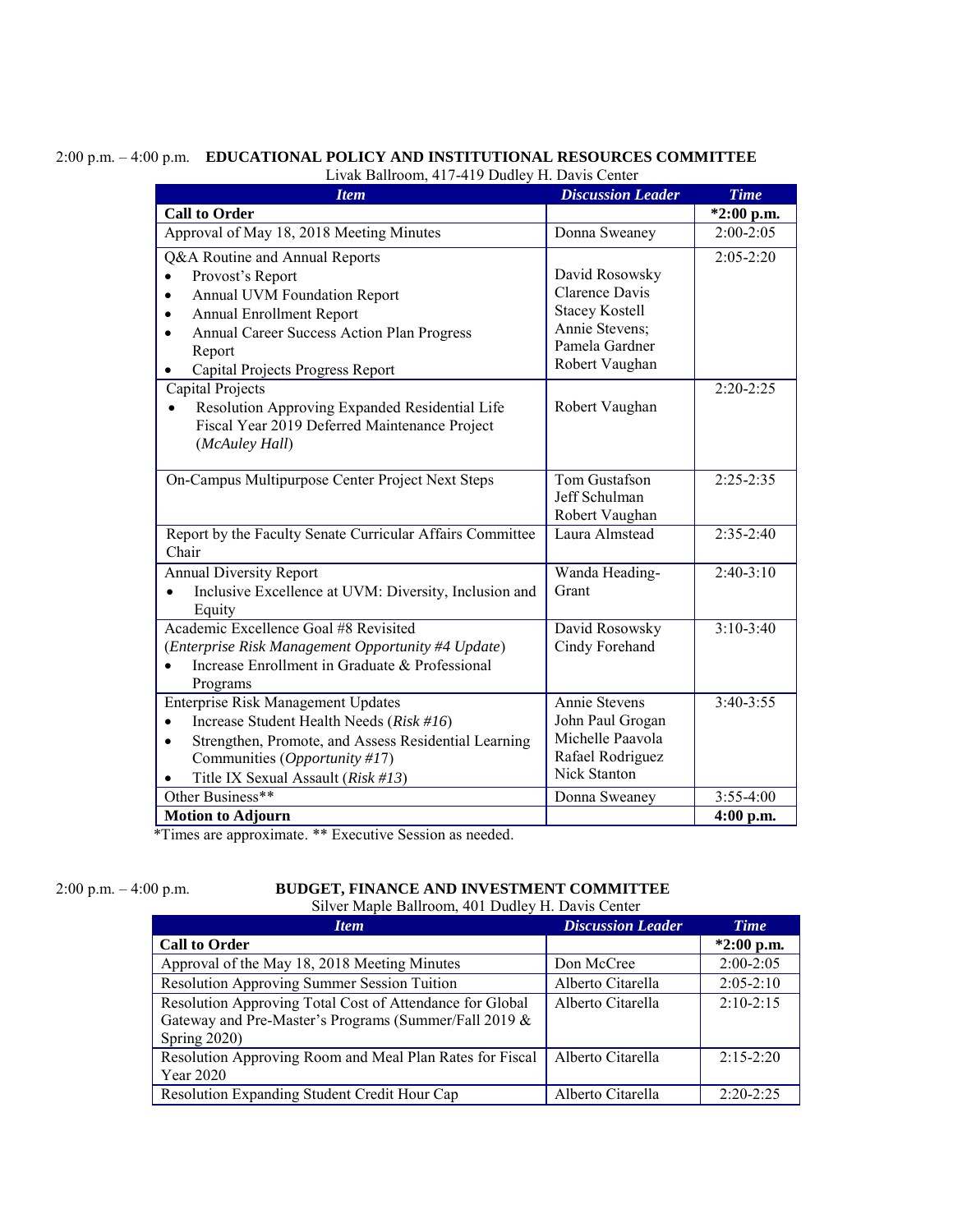| Report of the Investment Subcommittee                                                   | Robert Brennan        | $2:25-2:40$   |
|-----------------------------------------------------------------------------------------|-----------------------|---------------|
| <b>Endowment Performance Update</b>                                                     |                       |               |
| Resolution Approving Revisions to the Statement of<br>$\bullet$                         |                       |               |
| Investment Policy & Objectives                                                          |                       |               |
| Resolution Reaffirming the Endowment Budget Policy                                      |                       |               |
|                                                                                         |                       |               |
| Vice President's Report                                                                 | <b>Richard Cate</b>   | $2:40-2:55$   |
| External Audit Update                                                                   |                       |               |
| Dual Enrollment Update                                                                  |                       |               |
| Annual Update on President's Strategic Initiatives Fund                                 |                       |               |
| Fiscal Year 2018 End of Year General Fund Budget to                                     |                       |               |
| Actuals                                                                                 |                       |               |
| Strategic Financial Plan Update                                                         | <b>Richard Cate</b>   | $2:55 - 3:25$ |
|                                                                                         | Claire Burlingham     |               |
|                                                                                         | Alberto Citarella     |               |
| Fundraising Update on Capital Projects                                                  | <b>Charles Feeney</b> | $3:25 - 3:35$ |
| Capital Projects:                                                                       |                       | $3:35-3:45$   |
| Resolution Approving Expanded Residential Life                                          | Robert Vaughan        |               |
| Fiscal Year 2019 Deferred Maintenance Project                                           | <b>Richard Cate</b>   |               |
| (McAuley Hall)                                                                          | Robert Vaughan        |               |
| Resolution Authorizing Expenditures for Completion<br>٠                                 |                       |               |
| of Design Development, Construction Documents and                                       |                       |               |
| Estimate of Project Cost for the Larner College of                                      |                       |               |
| Medicine and College of Arts & Sciences                                                 |                       |               |
| Psychological Sciences Medical Research Complex                                         |                       |               |
| On-Campus Multipurpose Center Project Next Steps                                        | <b>Richard Cate</b>   | $3:45-3:55$   |
| Other Business**                                                                        | Don McCree            | $3:55-4:00$   |
| <b>Motion to Adjourn</b><br>$\mathbf{r}$ $\alpha$<br>$+ + \Gamma$<br>$1 \quad 1$<br>ψπ. |                       | $4:00$ p.m.   |

\*Times are approximate. \*\*Executive Session as needed.

# 4:00 p.m. – 5:15 p.m. **COMMITTEE OF THE WHOLE**

|  |  | Silver Maple Ballroom, 401 Dudley H. Davis Center |
|--|--|---------------------------------------------------|
|--|--|---------------------------------------------------|

| <b>Item</b>                                             | <b>Discussion Leader</b> | <b>Time</b>   |
|---------------------------------------------------------|--------------------------|---------------|
| Reconvene                                               |                          | $4:00$ p.m.   |
| Renaming Advisory Committee Report and                  | Ron Lumbra               | $4:00-4:15$   |
| Recommendation                                          |                          |               |
| Resolution Approving Removal of the Name of Guy W.<br>٠ |                          |               |
| Bailey from the Bailey/Howe Library                     |                          |               |
| Annual Deferred Maintenance Report                      | Tom Gustafson            | $4:15-5:00$   |
|                                                         | <b>Richard Cate</b>      |               |
|                                                         | Robert Vaughan           |               |
|                                                         | Dave Blatchly            |               |
| Other Business**                                        | David Daigle             | $5:00 - 5:15$ |
| <b>Motion to Adjourn</b>                                |                          | $5:15$ p.m.   |

\*Times are approximate. \*\*Executive Session as needed.